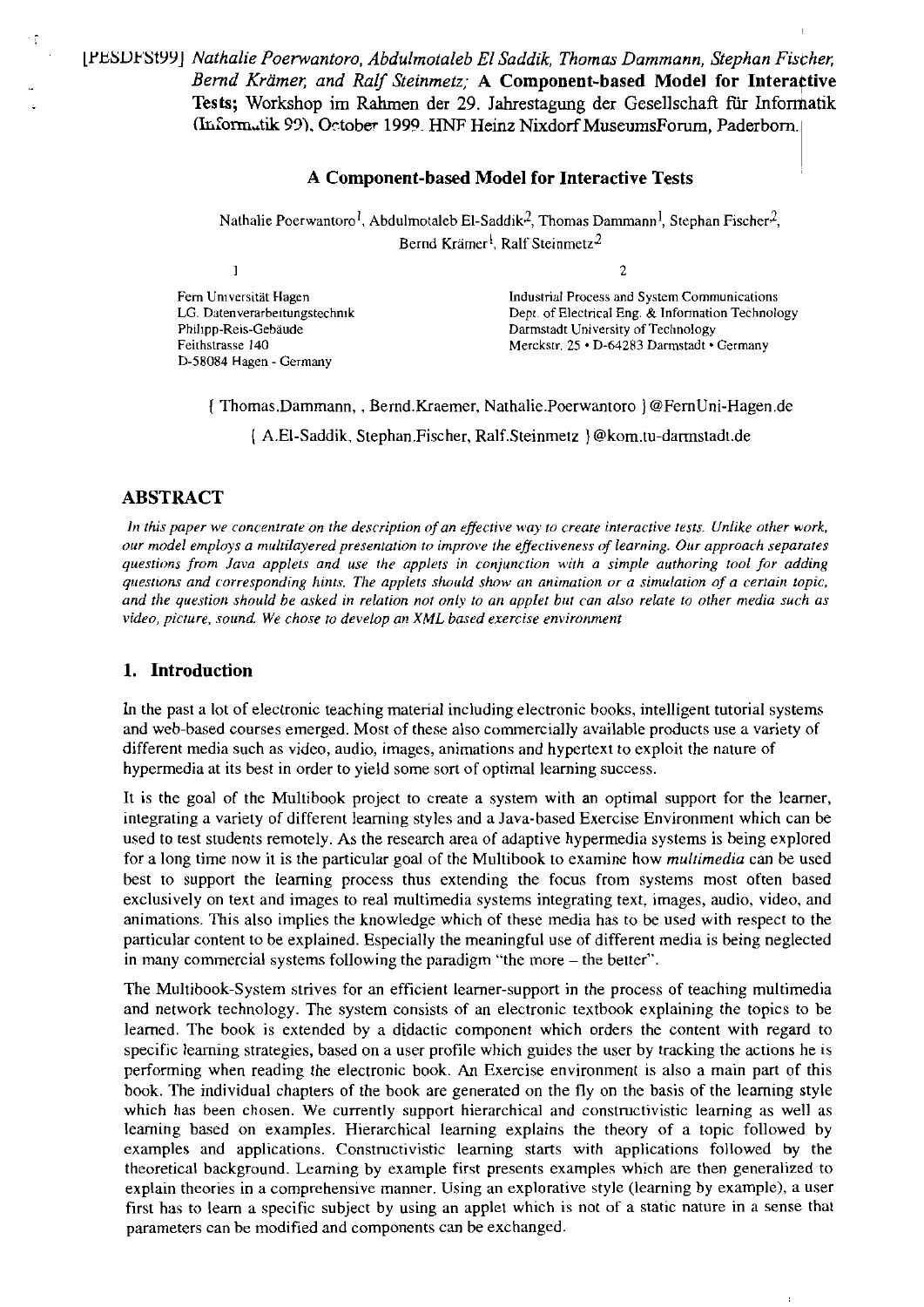One of the aspects we face today is the use of applets in traditional hypertext systems as well as in Intelligent Tutoring Systems. Java applets are employed very often to explain complex processes to deepen the understanding of difficult parts of educational documents. However, the use of Java applets does not have to be restricted to simulations or visualizations of specific problems. Many examples [Han98] show that applets can be used for exercises and tests and therefore offer more flexibility than common media. Another advantage of applets is the possibility to use parameters so that they can be used for different learners and preferences. Considering the use of applets in Intelligent Tutoring System or a usual Hypertext System, they can be as intelligent as possible. but still require different pieces of information units, if they Want to present the same information to users with different preferences using an applet. If it is possible to find common learning oriented descriptions for different uses of the applets and to make the applet itself adaptahle to specific needs, only one version of the applet would be necessary for many different kinds of users. However, the standardization of meta data descriptions for applets is not enough to develop applets which can be used for different learning purposes. Many applets deal with very specific problems or limited topics. Our own experiences with the use of applets in the multimedia Course at both FernUniversitaet-Hagen and Darmstadt university of Technology have shown, that it is difficult to use existing applets, without any changes.

This paper is structured as follows: In Section 2 we interact with aspects we identified. Section **3**  examines some case studies in developing test applets. Section 4 explains the architecture of our generic exercise environment. Section 5 concludes the paper and gives an outlook.

## **2. Offering support through interaction**

Before presenting some exercise applets and afterwards the architecture of the generic Exercise environment, the requirements for such an environment must be identified: namely *interaction* and *support* of the learner. *Interaction* implies that the Iearner is guided in the sense that he can get feedback if problems emerge. Assuming that the handling of the environment itself is intuitive such problems can only result from the difficulty of the topics to be learned. The *dificulry* of an algorithm to be animated can result either from the knowledge of the learner which might not be sufficient to understand the topic or from the amount of information presented by the animation. If the user's knowledge is not sufficient to understand parts of an algorithm we offer two possibilities to create the corresponding knowledge: a user can read a short explanation of the part of the algorithm he currently Executes or he can invoke the chapter of the textbook explainant to the part of the algorithm be currently executes or he can invoke the chapter of the textbook explaining the underlying theory in depth. The latter includ latter includes search functions to get a more specific way of explanation.



**Figurel: Levels of complexity** 

The processing of an insufficient knowledge of a learner is performed in a traditional way by using hyperlinked multimedia documents. The second problem however, the density of the presented information has to be dealt with by another approach, the use of *levels of complexity*. The idea behind a level of complexity **is** that a user can reduce the information density of a part of an algorithm by splitting the part of an animation he/she is currently using into a particular number of steps which can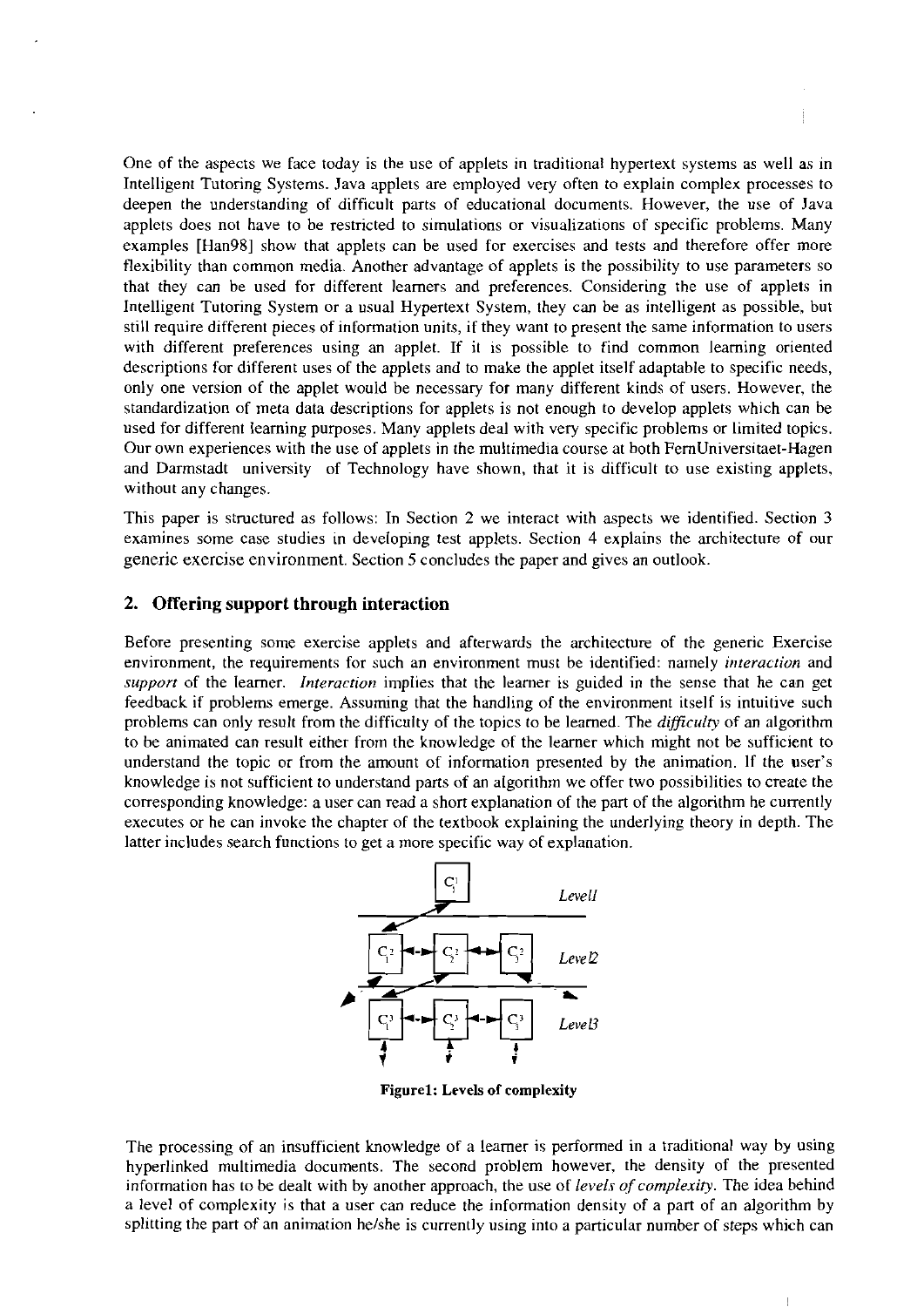be understood easier equivalent 10 a smaller infomation density. This process is shown in Figure I. While  $C$  stands for complexity, the upper index denotes the level, the lower the number of a component.

We distinguish between two kinds of interactions the user is provided with: content dependent interactions and content independent interaciions.

### **Content-Dependent Interaction Model**

These interactions are strongly bounded with the topic tobe visualized:

- Variation of parameters of a mnning Applet (jnteractive ieaching Bean)
	- $\triangleright$  Visualization (level of complexity)
	- $\triangleright$  Animation (speed, background color, foreground color...)
	- $\triangleright$  Simulation (interactions by the user interface)

### **Content Independent Interaction Model**

This model represents those interactions, almost all developed applications will have in common (see figures 3 and *5):* 

- Guiding the user
	- $\triangleright$  Help function
	- $\triangleright$  Guided tour
	- **EXECUTE:**  $\triangleright$  **Step function**
- $\bullet$ Language (at the moment we are supporting: English, German, Spanish)
- Explanation (Errors, Hints, Audio)
- Look And Feel (Java, Windows, Motif)
- Standard video recorder interaction buttons (Start, Stop. Pause, Step-forward and step backward)

## **3. Case Studies**

In the past, distance education has always suffered from a lack of opponunities for hands-on experimentation and access to physical objects, models, simulations and instruments in computer and engineering labs. Today, Computers in education and networked learning environments offer new ways of discovery learning through some unique forms of interaction with vinual objects, online laboratories at home, learner-directed animation of realistic processes, and light-weight software tools. In networked learning environments interactivity allows students to manipulate input data, parameters and thresholds of real-time simulations or animations. Learners may also influence the Progress and output of process or algorithm visualizations. The project group at FernUniversitaet Hagen is exploiting some of these possibilities with the development of a series of exercise environments that let students apply and experience what they have lemed to predefined problems or problems of their choice. Thereby we expect to raise the attractiveness of the learning material and enhance the students' motivation, especially that of distance learners. In the design of these environments we have attempted to associate learning objectives with appropriate multimedia solutions with respect to different teaching functions such as motivation, presentation of new stmctures, practicing new behavior, modeling, exploration by trial use and error, or application of new techniques. To achieve a high degree of platfonn independence, ease of use and portability and to remain independent from proprietary formats, it was decided to rely on HTML, XML and Java **as** core technologies for implementation of the exercise labs. In the sequel, we shall sketch the design and functionality of interactive learning environments supponing home practices on two different topics of the Course content: CORBA and SGML.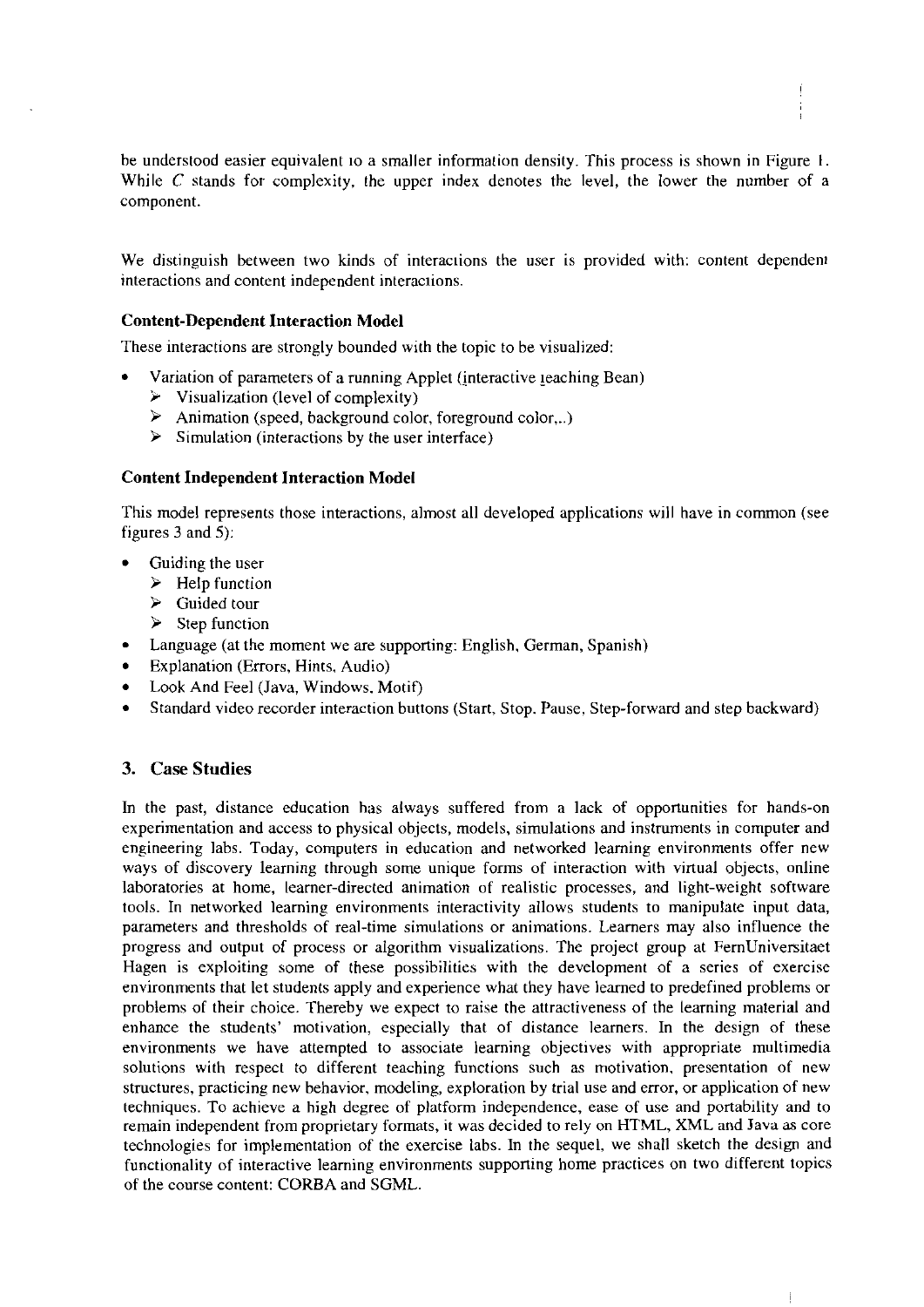The CORBA interactive learning environment consists of three parts : theoretical aspects of CORBA, distributed application development with CORBA, and "CORBA in action". The first part consists of a hypertext document explaining all CORBA components in detail. The root of this hypertext document starts in a visual model of the standard Object Management Architecture (OMA) shown in figure 1. The second part leads the student through different steps of a CORBA-based application development (figure 2). The third part consists of a learner controlled animation visualizing the various steps such as transformations, looking for and connecting to a server application, requesting and answering a request, that take place underneath the application surface where remote objects interact with each other. Students can navigate in the learning environment by selecting a topic depicted in an image. The navigation in the lessons is not based on a textual table of contents but is based on an applet showing an image which acts like a toggle button.



Figure I: Table of contents map applet for CORBA tutorial

After completing the theoretical part of the learning environment students can try an applet which explains the topics of CORBA by using examples.



Figure 2: Applet simulating the steps to create a CORBA application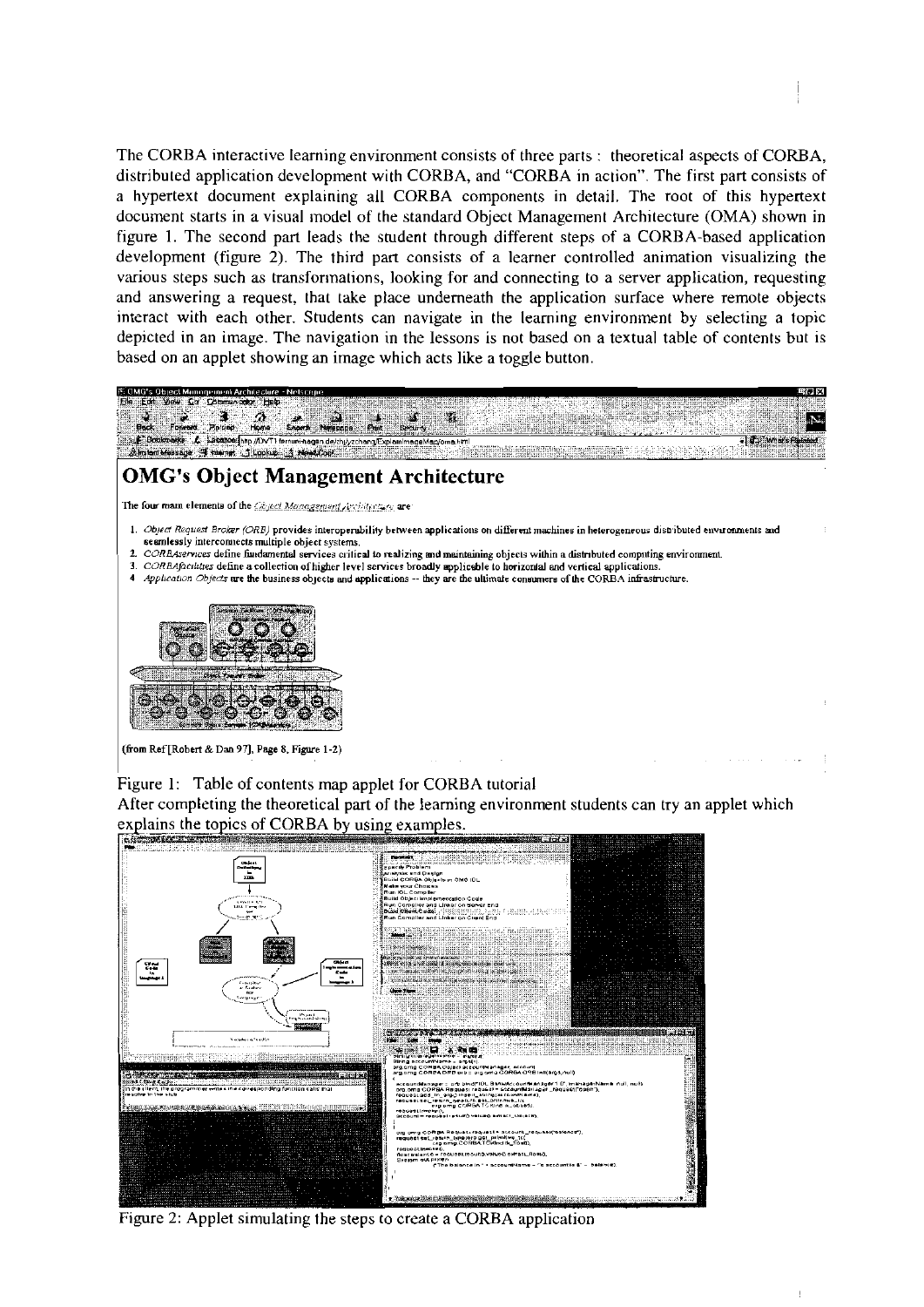The steps in creating a CORBA application are illustrated with various possibilities. Students are guided through the CORBA application creation process one step at a time. A notepad is provided where students can view the IDL file and source codes of the examples (bottom right frame in figure 2). A detailed explanation to each step can be viewed on a separate frame (bottom left frame in figure 2). This application also allows students to develop their own example by writing their own IDL files and source codes and sending it to the university server to be compiled. This feature itself is implemented through CORBA. A CORBA server application at FernUniversität services requests submitted through button clicks in the 'General CORBA Application Process' section to compile the IDL files or code and return a list of file narnes generaied.

# **CORBA exercise applets**

Once the students have deepened their insighi into the CORBA middle-ware, they have to solve several problems posed along on online bookshop example (figure 3).

A simple online bookshop is used to asses a student's knowledge of CORBA. The bookshop itself acts as the service provider and sits on the server side. In the example, the bookshop has to service requests coming from the client using static invocation and dynamic invocation. The naming service is also included in one exercise problem. Based on the bookshop example, **5** types of exercise applets were creaied, which are grouped into **2** difficulty levels: Static Server, Portahle Server, Static Client, Client using Dynamic Invocation Interface (DII), Naming Service. The goal in the design of these exercises is to show the steps to be taken in the creation of a CORBA client or server and not only the source code, which shows how a client or a server would look like if programmed in JAVA. By showing these steps in pictures, the students have a better insight and understanding of the concept of **CORBA,** which is a more important aspect in learning this technology than writing codes. The exercise type in this topic is positioning the answers into the right order in the sequence. Each answer consists of a step in the sequence and several lines of code that are connected to this particular siep. The code lines are inserted into the source code in the position selected by the students. The feedback to the siudents consisis of results, hints and complete answers to all questions.

The students can submit the answers any time in the exercise and get the results and hinis as a reaction. The hints are only given in the case of wrong answers. Should the student give up, the complcte answer can be requested from the applet hy choosing the surrender button. In case of errors, the students can try to re-answer the question by undoing the entered answer and submitting a new  $\frac{1}{\pi}$  answer.



Figure 3: exercisc applet Figure 4: IDL files and source codes as exercise companion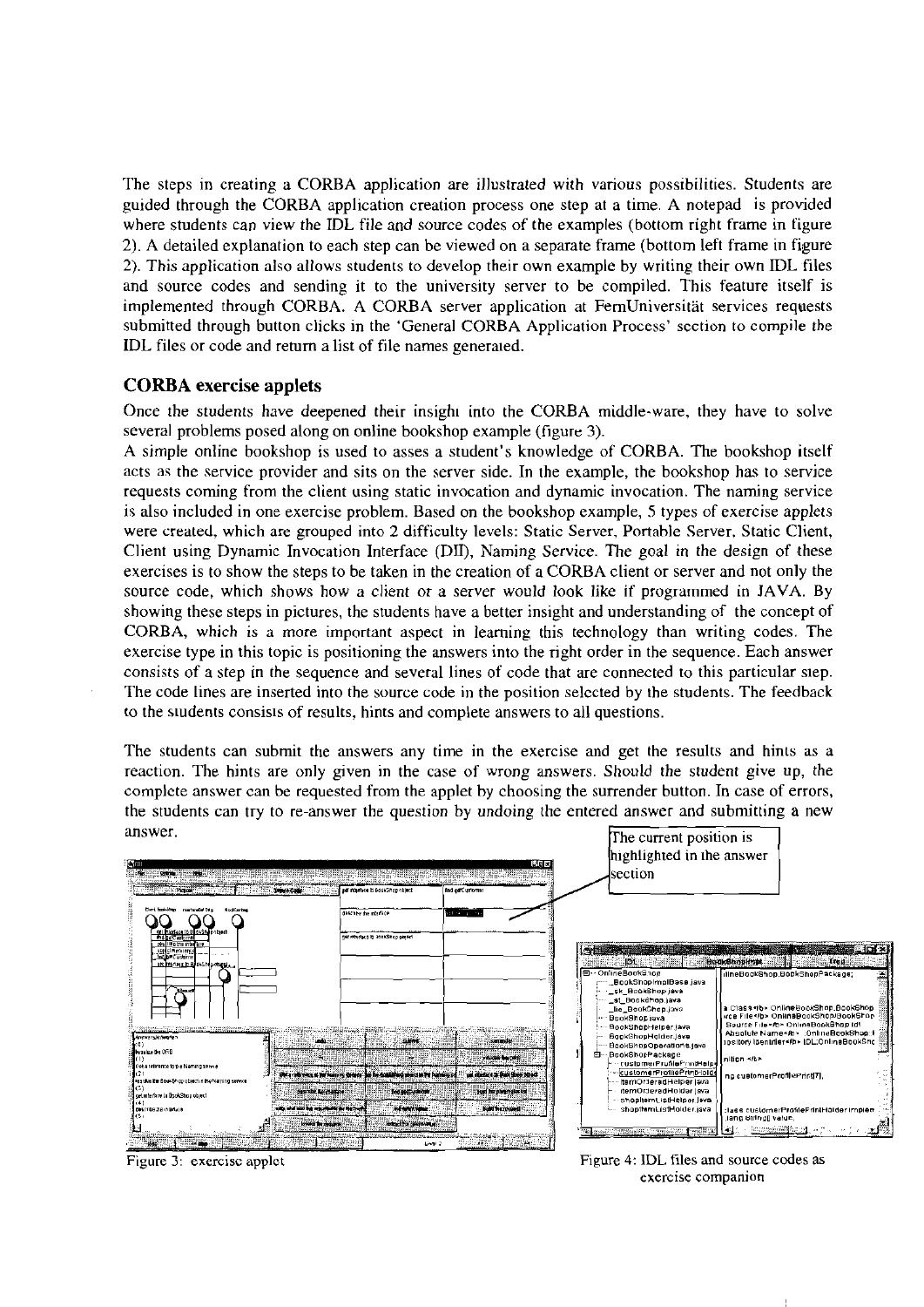A companion to all exercises is provided, too. This frame shows the IDL file of the bookshop(figure 4), the source code of the bookshop implementation and a tree showing all the files generated by the IDL compiler.

# **Exercise feedback 'bookshop in action'**

The students can mn the bookshop and see what the exercise they had finished earlier is all about (figure 5). Two types of bookshop servers were created, one with and another without naming service and three clients, which show static invocation. naming service and dynarnic invocation interface. The client applets design:

All the clients are designed to show the steps that occur while the clients are :

- $\triangleright$  Connecting to the server
- $\triangleright$  Requesting a service from the server

The basic steps showed by each client at the beginning are the process of connecting to the bookshop server and requesting the list of available books. All other steps that follow these opening steps depend on the actions of the students using the client.

Features of this book shop example are:

- A new customer can register himself by entering some personal data<br>  $\triangleright$  Registered customer can request his/her profile by entering his/her II
- Registered customer can request his/her profile by entering his/her ID
- $\triangleright$  The customer status will be updated each time a transaction occurs (the customer buys some books)



Figure 5: The diagram is updated on each interaction between the client and the server

# **SGML Exercise Applet**

We also provide an applet dealing with the Standard Generalized Markup Language, SGML, because of its universal importance to multimedia and electronic publishing. SGML is a meta language that is widely employed in the publishing sector and it is used to define HTML. It is the first applet we developed in the context of this project.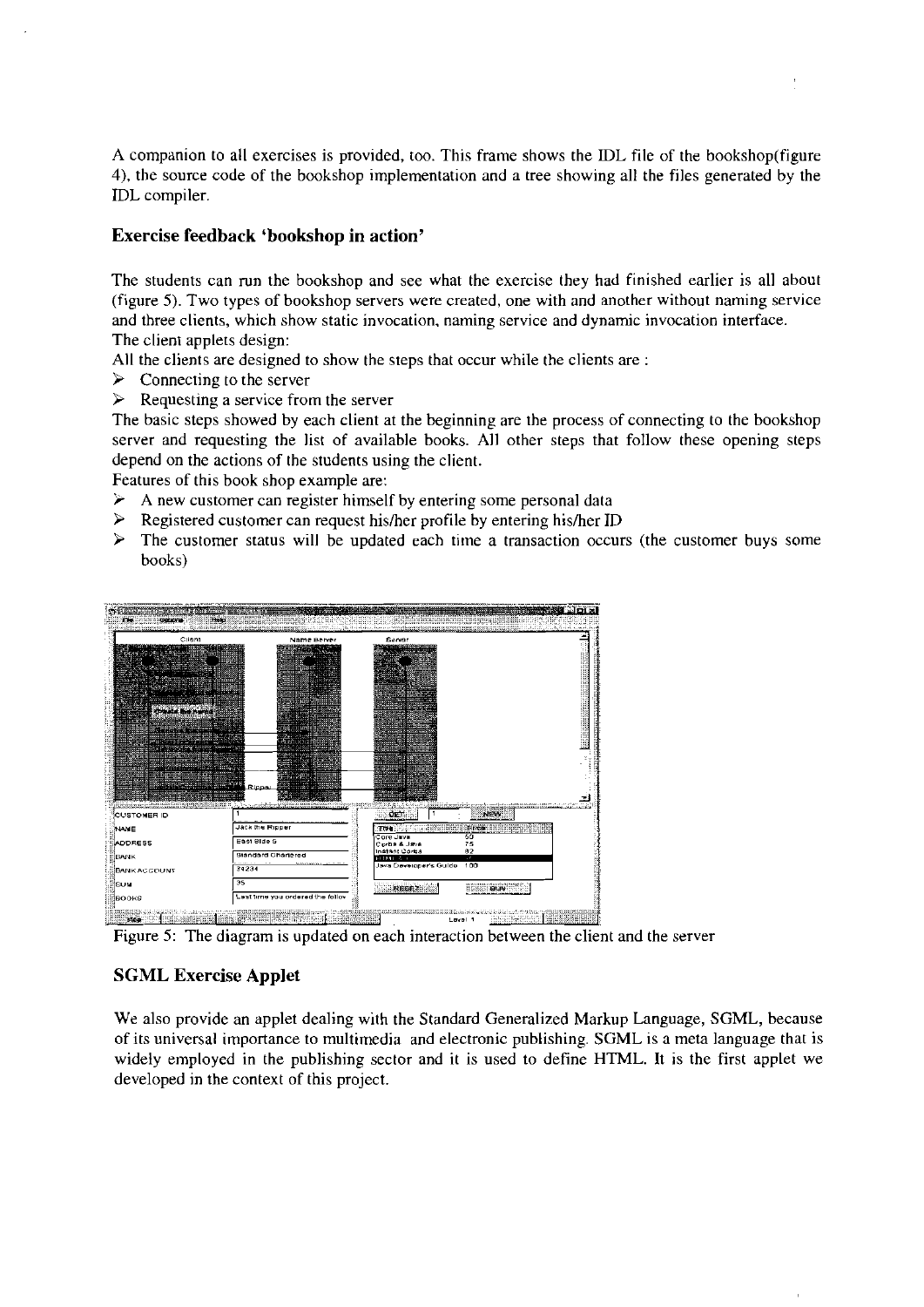

Figure 6: SGML document processing: from information to presentation

A parser-based exercise applet was created to deal with SGML topic. The parsers needed in these exercises are generated with the help of IavaCC tool, a Java compiler-compiler from Sun Microsystems. This tool allows one to generate compilers from an LL(1)-grammar of the language considered mixed with Java code. The tool is freely available. Students must answer questions concerning creation of DTDs by entering the needed tokens on the left text area. The GUI frame is composed of two main areas: The input area on the left hand, and the output area on the right hand (see Figure 7).



Figure 7: A screenshot of the SGML exercise applet

All texl fields will be referred to symbolically and all text variables will be collected in a single class to simplify the adaptation to other languages. For each exercise, a separate parser is available to analyze the student's input for the actual exercise.

The task of the parser is to:

- $\triangleright$  analyze the input and check its syntax and
- $\geq$  generate a data structure representing the parse tree.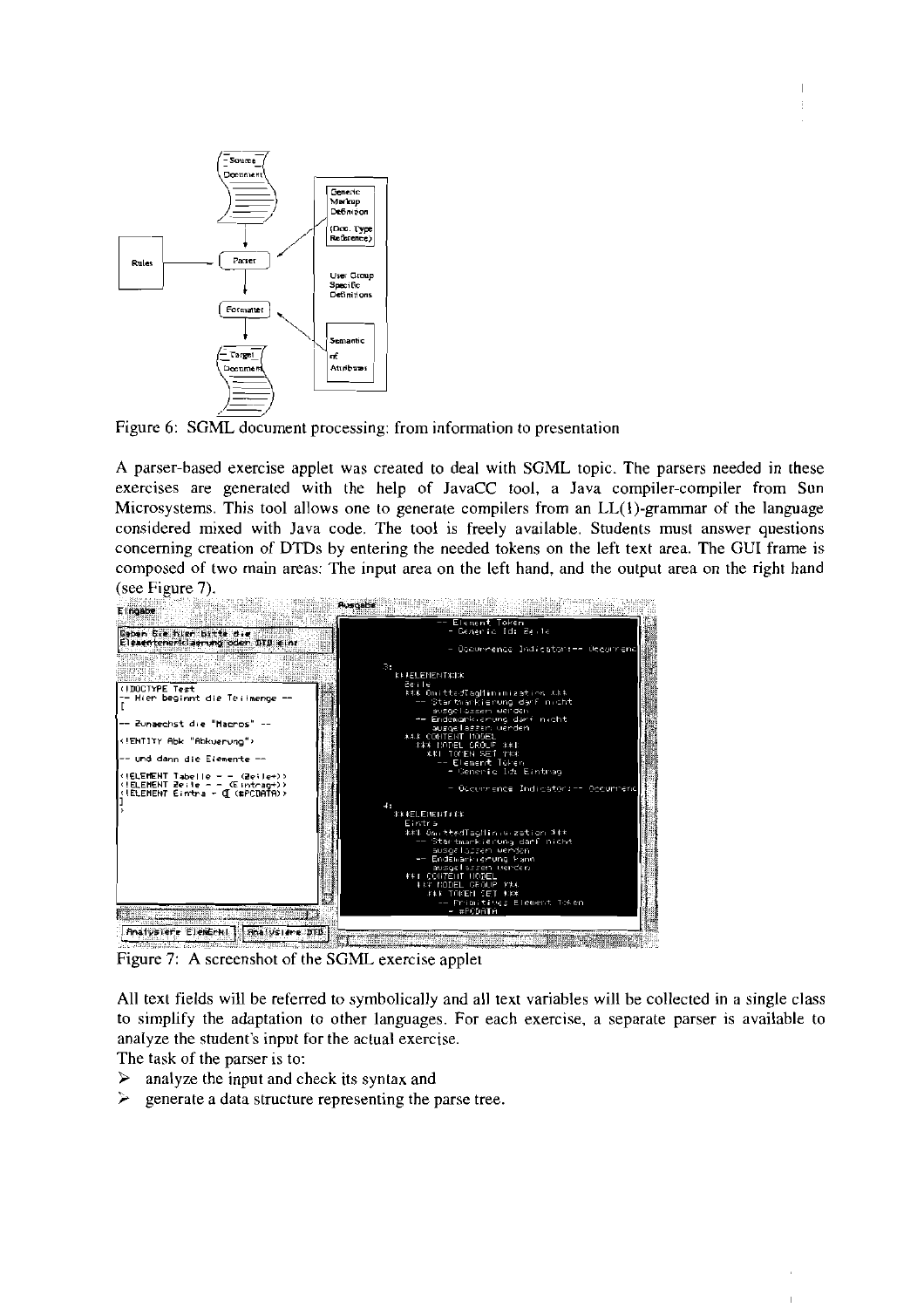

Figure 8: The programming stmcture of the SGML exercises

The following SGML exercises exist: comment declarations, SGML names, the stmcture of the document type declaration (DTD), the entity declaration and the DTD including such declarations, the element declaration and the DTD that may contain entity and element declarations.



Figure 9: An example of the element declaration exercise applet with errors in the input pane

In Figure 9, we show how a faulty input looks like : an error description appears in the output area, as shown in Figure 9. This error message indicates the position where the error occurs, here at line 1, column 1. Then the expected tokens are listed.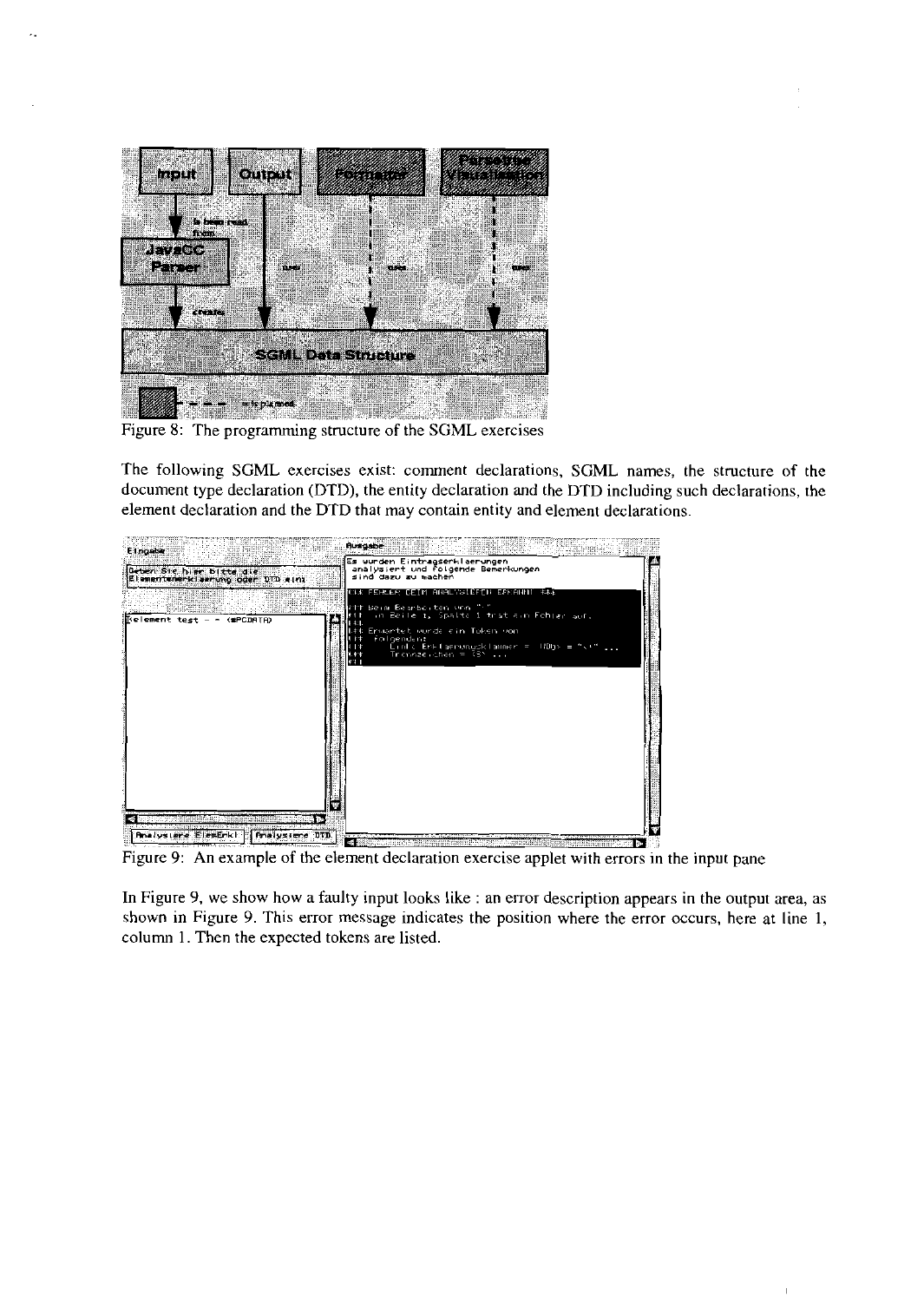## **4. A Generic Exercise Environment Creator**

After having developed several exercises. we realized that we necd much more exercises for the students to make the self assessment effective. Developing an exercise applet for each topic by integrating the questions in the applets by means of cut and paste technology was not very effective. **A** better approach would **be** to separate the questions from the applets and use the applets in conjunction with a simple authoring tool for adding questions and corresponding hints. The applets should show an animation or a simulation of a certain topic, and the question should be asked in relation not only to an applet but can also relate to other media such as vidco, picture, sound. We chose to develop an XML based exercise environment. XML is used to describe the question and the exercise as a whole. The idea was to describe each question in XML and let those question be parsed during the exercise. That way a big amount of question pool can be generated more easily. The configuration of an exercise is also described in XML and parsed at the beginning of an exercise. The exercise environment Covers both formative and summative assessment types.

The exercise environment consists of **3** modules or applications:

## **3 Question generator**

A Java application with forms to create a question. Five of the most common question types in Computer Based Training (CBT) can be generated such as: tmelfalse, multiple choice, fill text, matching and set ordering. An XML Document Type Definition (DTD) was defined to describe the stmcture of questions. The IEEE standard for Learning Object Metadata (LOM) was taken as guide to define the set of relevant fields to describe a question.

Important parts in a question description include :

- *3* Domain: defines to which domain or topic the question belongs
- *3* Create: defines the date of creation
- $\geq$  Level: defines the difficulty level of the question. 6 levels are currently supported  $\geq$  Language: defines the language for the question
- Example 2 Language: defines the language for the question  $\geq$  Subtopic: defines the subtopic or subchapter of a
- *3* Subtopic: defines the subtopic or subchapter of a question.
- *3* Question type: defines the question type which has tobe one of the *5* described above
- *3* Question: defines the elements that describe a question such as
	- $\triangleright$  Problem statement : defines the question asked
		- *3* Answer options : defines the answer options in question typcs multiple choice, matching
		- *3* Keys: defines the answers to the question
		- $\geq$  Hints: defines the hints, each hint is related to an answer option and the hints consist of **3** levels. starting from a general hint to a detailed hint
		- **3** Reason: defines the 'why' explanation of the answer
		- Show media: defines the media related to the question. The media can be a picture, a video clip, audio , applet.
- $\geq$  Picture list: defines a list of picture needed for the question type matching and set ordering

## **3 Exercise generator** (figure 10)

A Java application for creating the overall exercise specification. The exercise is described using the following fields:

- *3* Domain: defines the topic of exercise
- *3* Level: defines the difficulty level of the exercise
- $\triangleright$  Number of sections: defines the number of sections in the exercise, 5 is the maximum since there are only *5* question types available
- *3* Section Description: specifies each section by defining:
	- $\triangleright$  Section type: defines the question type of this section
		- *3* Number of question : defines the number of questions in this section
		- Total question: defines the number of available questions in the question pool If the number of questions needed in an exercise section is smaller than the available questions in the question pool, the exercise tool will select the questions randomly from the question pool. The exercise is less predictable and becomes more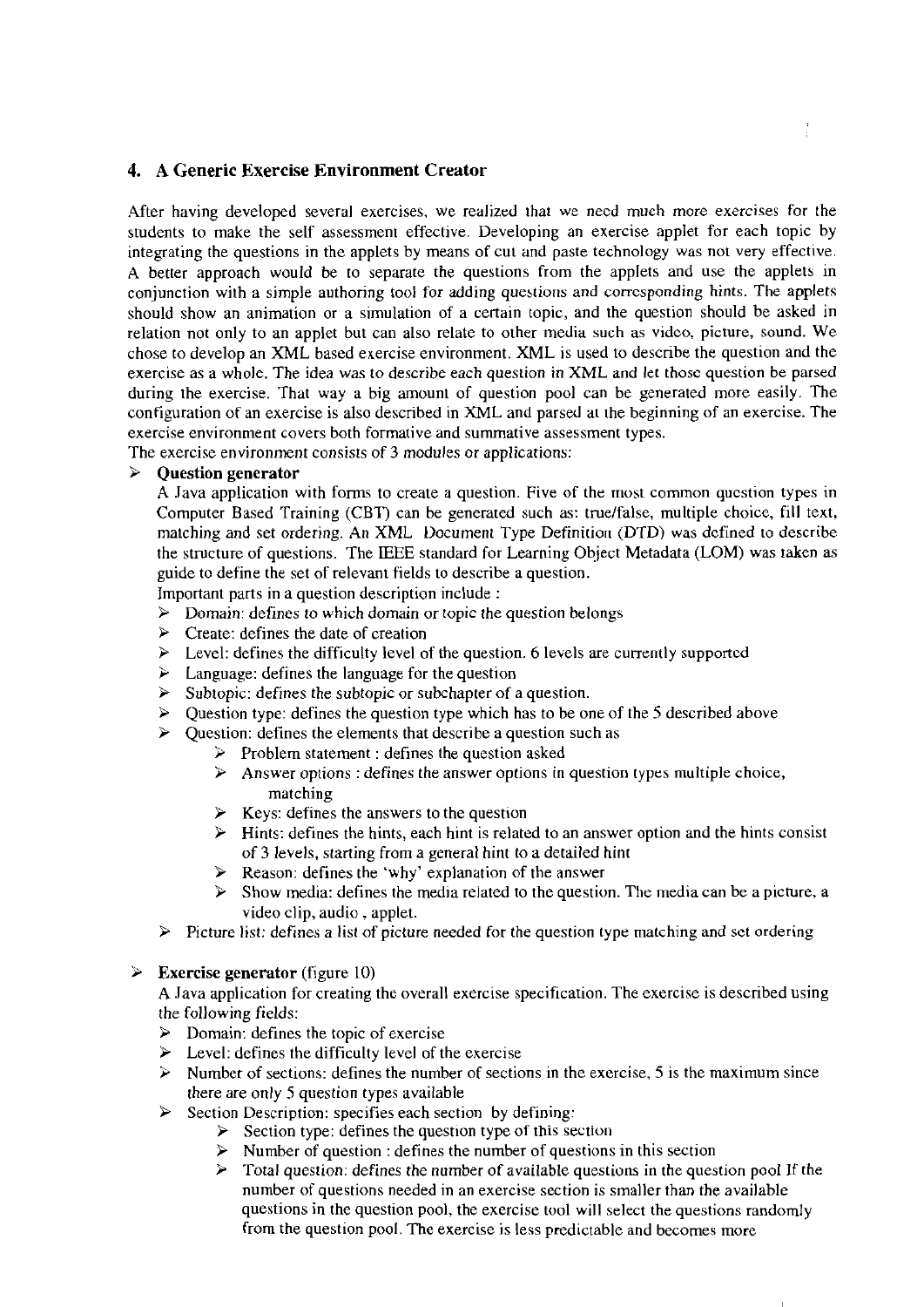challenging since the students do not get the same questions eacli time they start the exercise.

- $\triangleright$  Description of test mode:
	- Maximum error in relation to minimum solved questions. These 2 numbers are  $\blacktriangleright$ needed to define the error rate allowed in a test
	- **P** Time limit can be defined in test mode



Figure 10: Exercise generator

### **Exercise application** (figure 11)

A Java applet which is the environment that the students will work with. Students can select the desired exercise topic, language, difficulty level and mode. The applet then loads the selected exercise scenario and parses it using IBM XML Parser. Using the extracted information about the exercise, the applet prepares the exercise and loads the defined questions one after another. Each question is loaded, parsed and shown when the student arrives at the specific question. If a certain media is related to the question such as an applet showing an animation or a simulation, a video clip, an audio file or a picture then it is shown together with the question. Questions can either be answered or skipped. After arriving at the last question the student can submit the exercise and get the result of the exercise. Hints are also provided and can be called during the exercise. Each possible answer option has **3** levels of hints starting from a general one to a more detailed one. The number of hints that can be shown to the student depends on the difficulty level of the exercise. No hints are available in test mode. In test mode a time limit can be activated which limits the time given to the student to finish the test. When the time is up the test will automatically end and no further answers will be accepted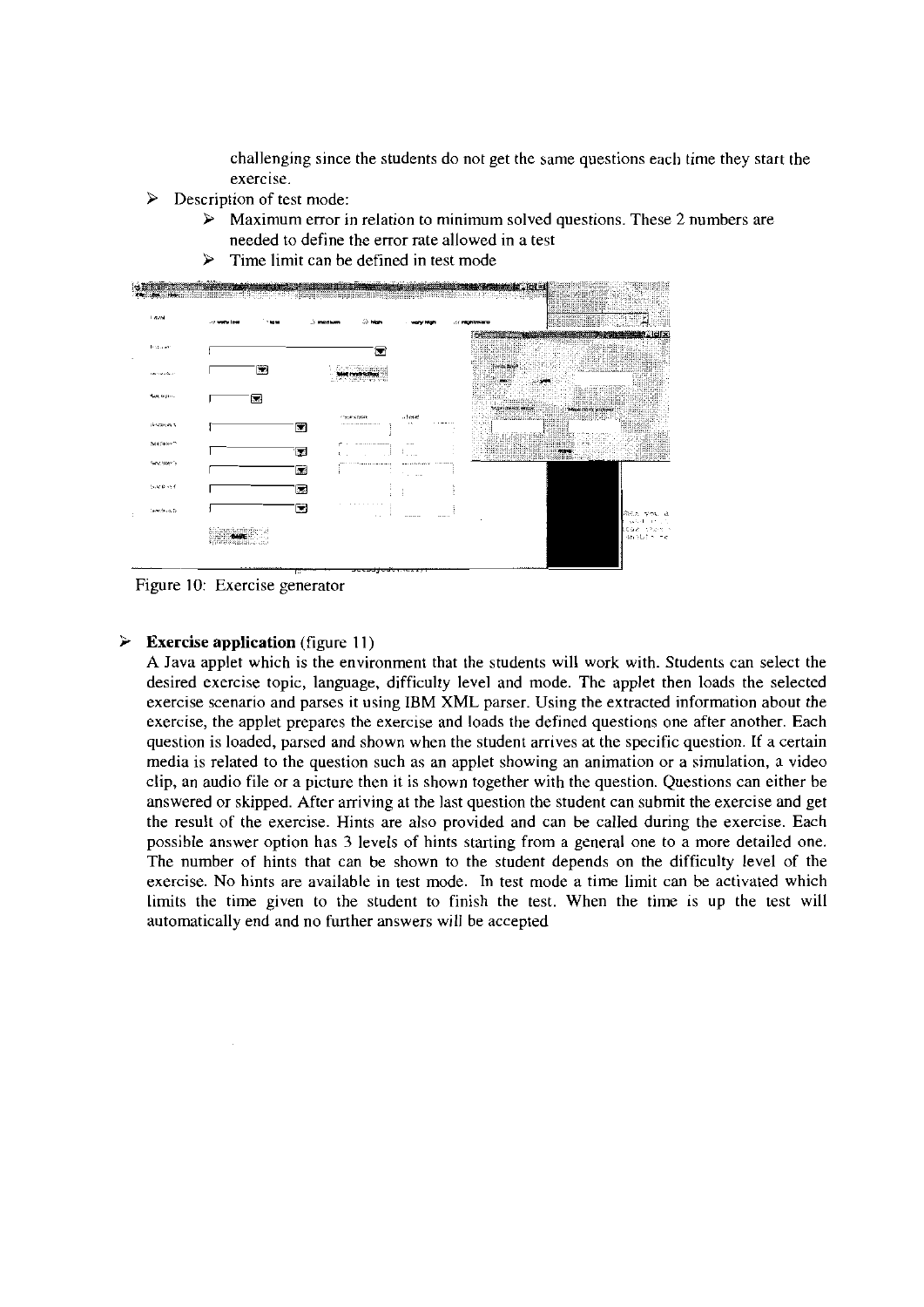

Figure I I: Exercise environment

# **5. Conclusion and outlook**

In this paper we described a way to create interactive tests. Our approach extends other concepts by the use of hierarchies thus supporting the leamer in an efficient way. We developed an interaction model in order to let the user concentrate on the topic to be tested instead of looking for the right buttons to achieve certain task. At the inoment we study how the exercise environment can be integrated into the multimedia technology lessons for student self assessment.

## **References:**

Andreas Vogel, **1997**  Andreas Vogel ; Keith Duddy Java programming with CORBA , Wiley, 1997. New York

Cay **S.** Horstmann, **1998**  Cay S. Horstmann ; Gary Cornell Core Java 1.1 Part I , Sun Microsystems Press, Mountain View, Calif.

Cay S. Horstmann, **1998**  Cay S. Horstmann ; Gary Cornell Core Java 1.1 Part 11, Sun Microsystems Press, Mountain View. Calif

Charles F. Goldfarb, **1990**  CharIes F. Goldfarb. The SGML Handbook. Oxford University Press, New York, first edition, 1990

### Elizabeth J. Gibson, **1996**

Elizabeth J. Gibson, Patrick W. Brewer, Ajay Dholakia, Mladen A. Vouk, Donald L. Blitzer. A cornparaiive analysis of web-based testing and evaluation Systems, Dept. Of Compuier Science North Carolina State University, Raleigh, NC, 1996